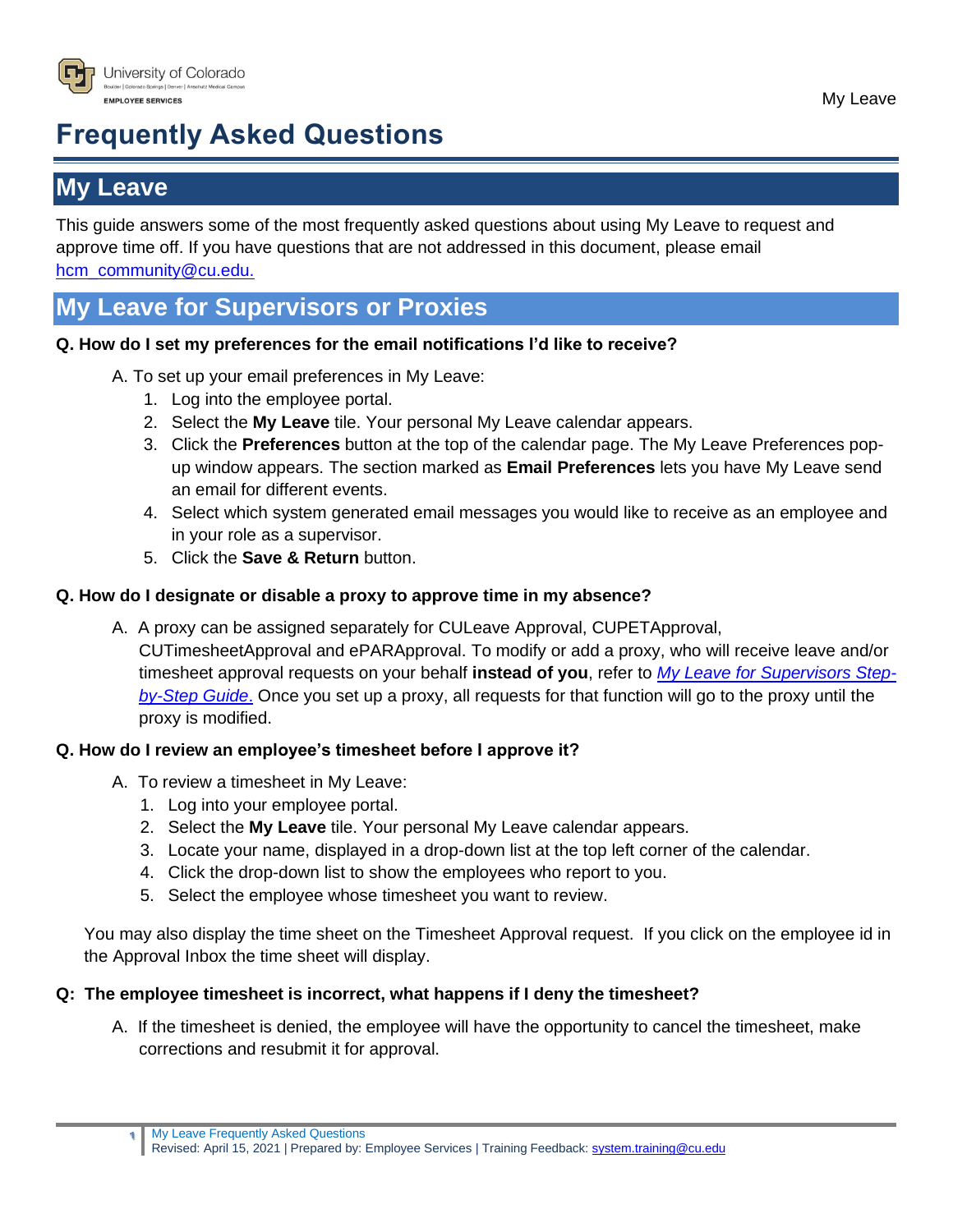# **My Leave for Business Partners**

#### **Q. Is there a step-by-step guide for My Leave for department users?**

A. Department payroll liaisons can refer to the step-by-step guides for HCM and CU Time at:

<https://www.cu.edu/docs/sbs-my-leave-hcm-community-members>

#### **Q. My employees seem to need assistance setting up My Leave. How can I help them?**

A. Refer your employees to *My Leave Basics: Setting Preferences and Entering Time Step-by-Step Guide*. Preferences must be set up before the employee can record time. The start date in My Leave tells the system when to start recording time. For newly hired employees, this is the hire date. For rehired employees, this is the rehire date and for existing employees, the start date is the date to start tracking in My Leave.

#### **Q. How can I review all my employees' exempt, non-exempt status and who they report to?**

A. The query, Personnel Roster, will show your active employees with the exempt, non-exempt status, pay group, position, and supervisor.

#### **Q. My Leave is requiring one of my exempt employees to enter all of his time or it will create a dock. How do I correct this?**

A. If an exempt employee is being required to enter all his or her time, the employee is probably set up with an incorrect FLSA status in Job data or Position data. Exempt employees should only have to enter exception time, such as vacation and sick leave. Non-exempt employees need to record all hours worked for My Leave to calculate time correctly. Correct the FLSA exempt/non-exempt status in the employee's position with a position change. The change feeds to Job data and then to My Leave. In My Leave, the FLSA status of exempt of non-exempt displays with the Job and Pay group information.

#### **Q. Once a timesheet is approved will it load automatically to CU Time?**

A. Approved timesheets **do not automatically** load to CU Time. Within CU Time there is an option called CU Dept Timesheet Review that is used by the departments to review and load approved timesheets from My Leave to CU Time. Detailed instructions are available in the *[My Leave for HCM](http://www.cu.edu/docs/sbs-my-leave-hcm-community-members)  [Community Members Step-by-Step Guide](http://www.cu.edu/docs/sbs-my-leave-hcm-community-members)*.

#### **Q. What does the Payment Status field tell me in CU Department Timesheet Review?**

A. The Payment Status field in CU Department Timesheet Review should tell the department user whether an exempt employee has no time to report, meaning no exception time, a non-exempt employee timesheet has been approved, and if timesheets have been posted. A complete listing is available in the *[My Leave for HCM Community Members Step-by-Step Guide](http://www.cu.edu/docs/sbs-my-leave-hcm-community-members)*.

#### **Q. I have several employees who did not submit timesheets before the pay period closed. Will My Leave upload this timesheet in the next pay cycle?**

A. Once the pay period has closed, you will not be able to upload timesheets to the next pay cycle. All additional entries will need to be made into CU Time directly as Manual Time Entry.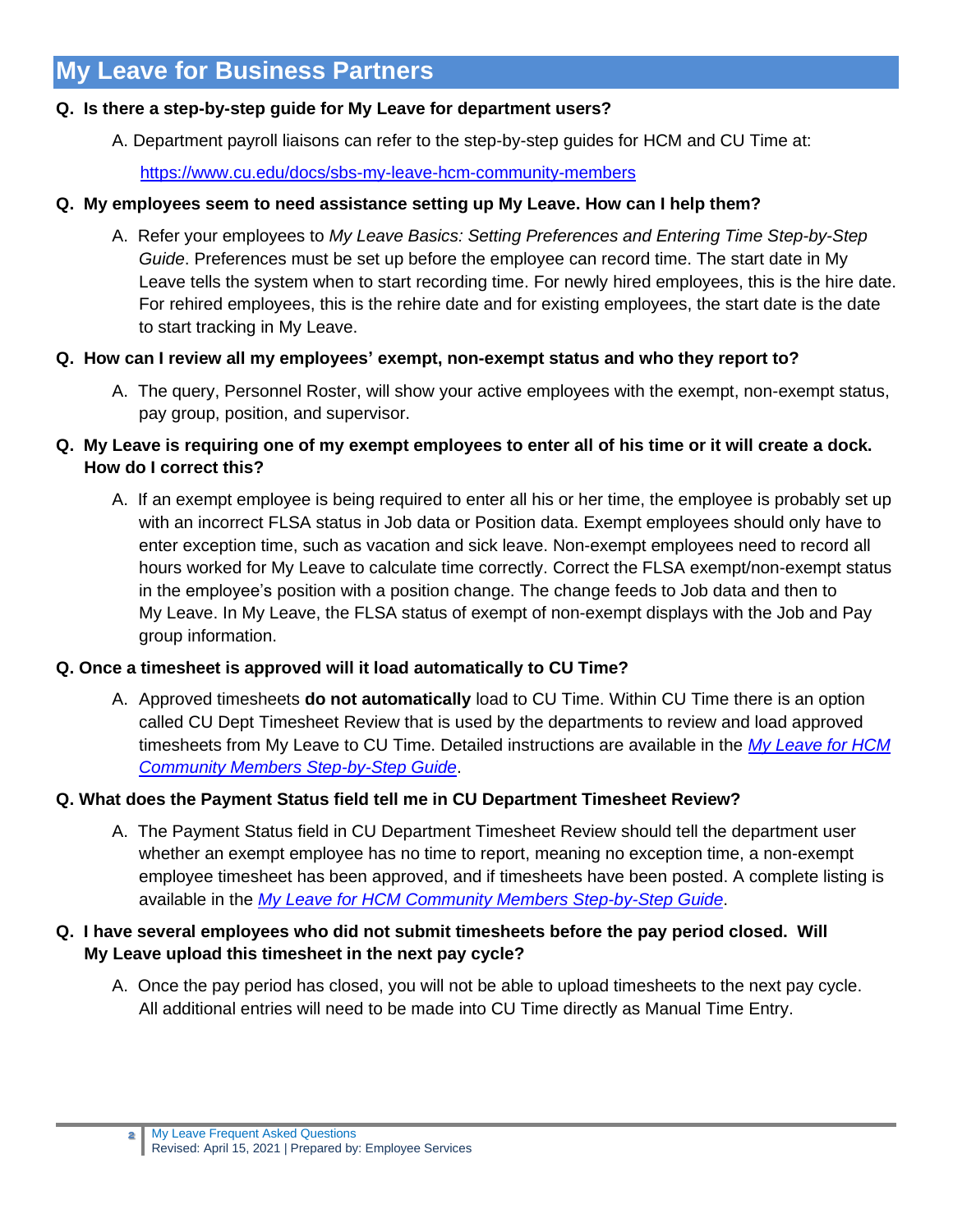- **Q. The department supervisors are letting me know that the timesheets for their direct reports are not coming to them for approval.** 
	- A. This can be caused by the supervisor having a proxy set up and the approvals are going to the proxy or the employees have multiple jobs and are recording time on an incorrect job record. Check the timesheets for the employees and the job number. If this is correct, you can check to see if a proxy is set up in Workflow Admin.

### **Q. What reports are available to assist with My Leave and CU Time?**

- Personnel Roster Review all positions, jobs and FLSA status for your department.
- My Leave Calendar View Shows all entries on an employee My Leave Calendar, including timesheets not submitted.
- My Leave Pay Estimates Reports exception time and estimated pay.
- My Leave Timesheet Detail Displays detailed information about my Leave Timesheets, including weekly OTM.
- My Leave Timesheets Displays summary detail for My Leave Timesheets.
- My Leave Timesheet Status– Displays detailed information on earnings codes and hours for both submitted and not submitted timesheets.

# **Q. What do I do if I receive an error when I attempt to add an event to the My Leave calendar?**

A. Most error messages received here have to do with personal preferences which did not transfer over from the old system. Ensure you have set up your preferences in My Leave. Refer to *My Leave Basics: Setting Preferences and Entering Time Step-by-Step Guide* for more information.

# **Q. How do I define my preferred Work Days and Hours in My Leave?**

- A. Follow the steps below:
	- 1. From the university portal, click the **My Leave** tile.
	- 2. Click the **Preferences** button. The My Leave Preferences pop-up window appears.
	- 3. From this window, specify your preferred settings for using My Leave:
		- a. Select the correct campus from the **Holiday Schedule** list box. Students and temporary workers should select **No Holiday Schedule**.
		- b. Indicate your eligibility for **Overtime/Comp Time Eligible**. If you are unsure of your eligibility, contact your department payroll liaison.
		- c. From the **Work Begin Day** list, all campus employees (except UCCS) should select **Sunday** as the Week Begin Day. UCCS should select **Saturday**.
		- d. From the **Weekly Schedule** list, select either **Standard Week** or **Flex Week**.
		- e. For each day you work, select the checkbox from the **Work Day** column and specify your usual work schedule. If you do not work a set schedule, you must select (check box) in the Work Day column and populate the End Time column as 23:00 for each day. This will allow you to enter any time worked in your calendar.
	- 4. Click **Save & Return**.

# **Q: What do the Leave Balances reflect in My Leave?**

A. In the Calendar-Month view of My Leave, Sick and Vacation balances are displayed. The Previous Earnings total is what was earned in the prior month. Begin Balance displays the balance at the end